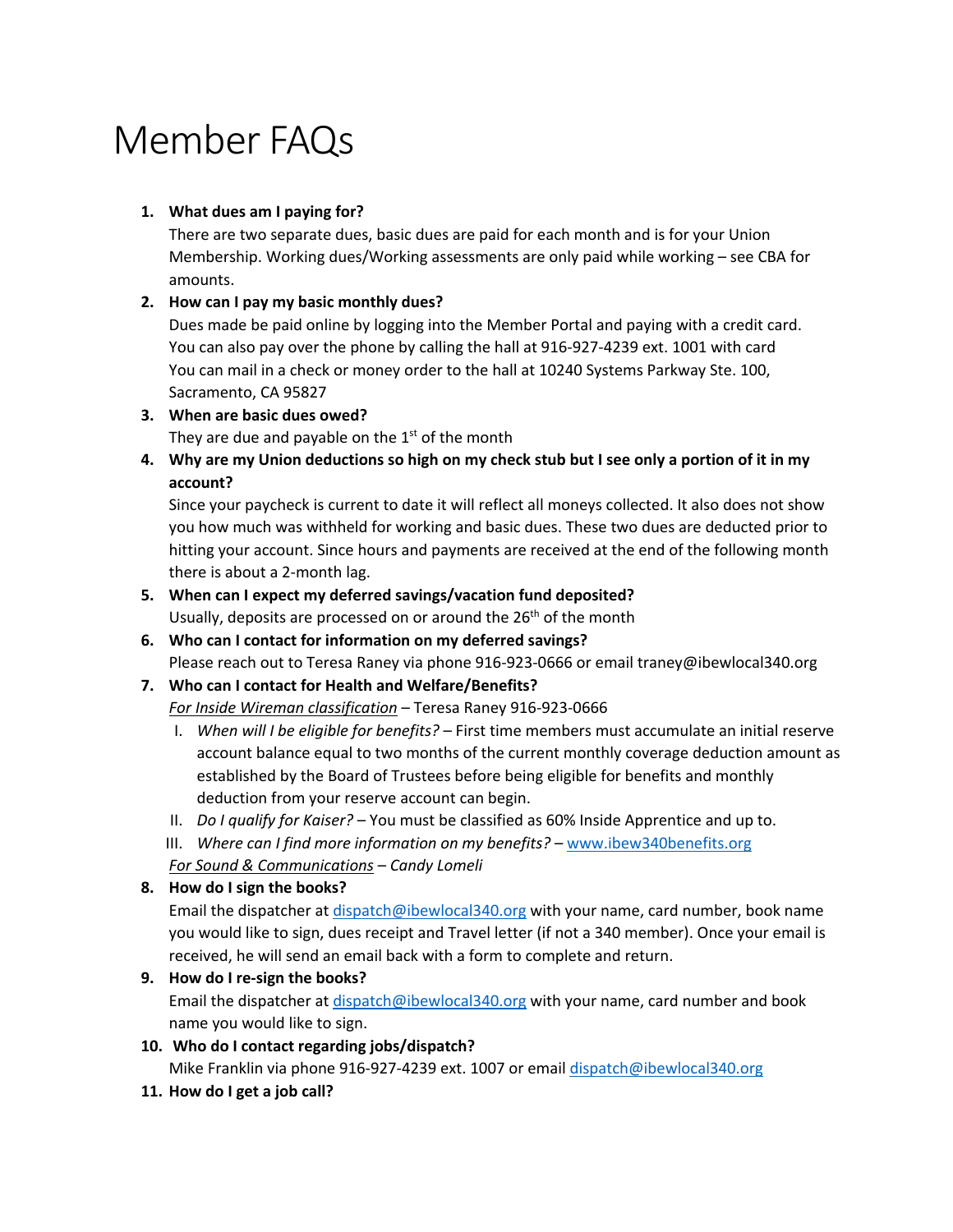Listen to the job line at 916-927-4160, if there is a job you are interested in email the dispatcher at dispatch@ibewlocal340.org with your name, card no. and that you are available for work the next day.

### **12. What pensions are available to me?**

All members have two (2) pensions International Pension (IO) and National Electrical Benefit Fund (NEBF). There is a local pension that is applicable for S&C ( $9<sup>th</sup>$  District Pension) and Inside Wireman (SAEW). The last pension available upon deduction from member's hourly wage is for Inside Wireman only and it is 401k.

### **13. Who can I contact to get more information on these pensions?**

IO – Reyna Jimenez via phone 916-539-0412 or email reyna@ibewlocal340.org NEBF – Reyna Jimenez via phone 916-539-0412 or email reyna@ibewlocal340.org Local pension for Inside – Teresa Raney via phone 916-923-0666 or email traney@ibewlocal340.org

Local pension for S&C – 1-800-804-2385

401k – (888) 411-4239, you may obtain a sign-up form from the IBEW hall

#### **14. How can I update my contact information?**

Changes to contact information can be made online via the Member Login (IBEW Local 340 (workingsystems.com) ) or you can send an email to info@ibewlocal340.org

#### **15. How do I become a member?**

- Please refer to the "Apply to Join IBEW" section on the website or see info below For information on how to become an IBEW member, please reach out to Justin Newell at 916-532-2888. Below is the process of becoming a member.
- I. For anyone who has experience, proving your wages is the first thing you should do. You can prove this with W2's, Paystubs, Tax Returns, Social Security Report etc. These documents need to be from a C-10 or C-7 contractor. The more hours you prove, the higher in classification you will be. You can email or picture message Justin at jnewell@ibewlocal340.org or 916-532-2888.
- II. Any individual looking to apply for the apprenticeship, the first requirement is that you graduated high school and passed Algebra with a C or better. If you meet both requirements, you will need to get a copy of your sealed high school transcripts. **DO NOT OPEN YOUR TRANSCRIPTS OR YOU WILL NEED TO OBTAIN ANOTHER COPY.** If you have a GED this will suffice, but you may be required to take a math course. When you receive your transcripts head over to the JATC's website at www.340jatc.org. On the left-hand side, you will see How to Apply to Sacramento Apprenticeship, click link and follow the steps to proceed to the application. You will need to create an account to start the application. Make sure you fill out everything completely before submitting your application. Once you have submitted your application you will then need to send your transcripts to the JATC. Their address is as follows: 2836 El Centro Road Sacramento, CA 95833. If you have any questions regarding your application, please contact the JATC at 916-646-6688.